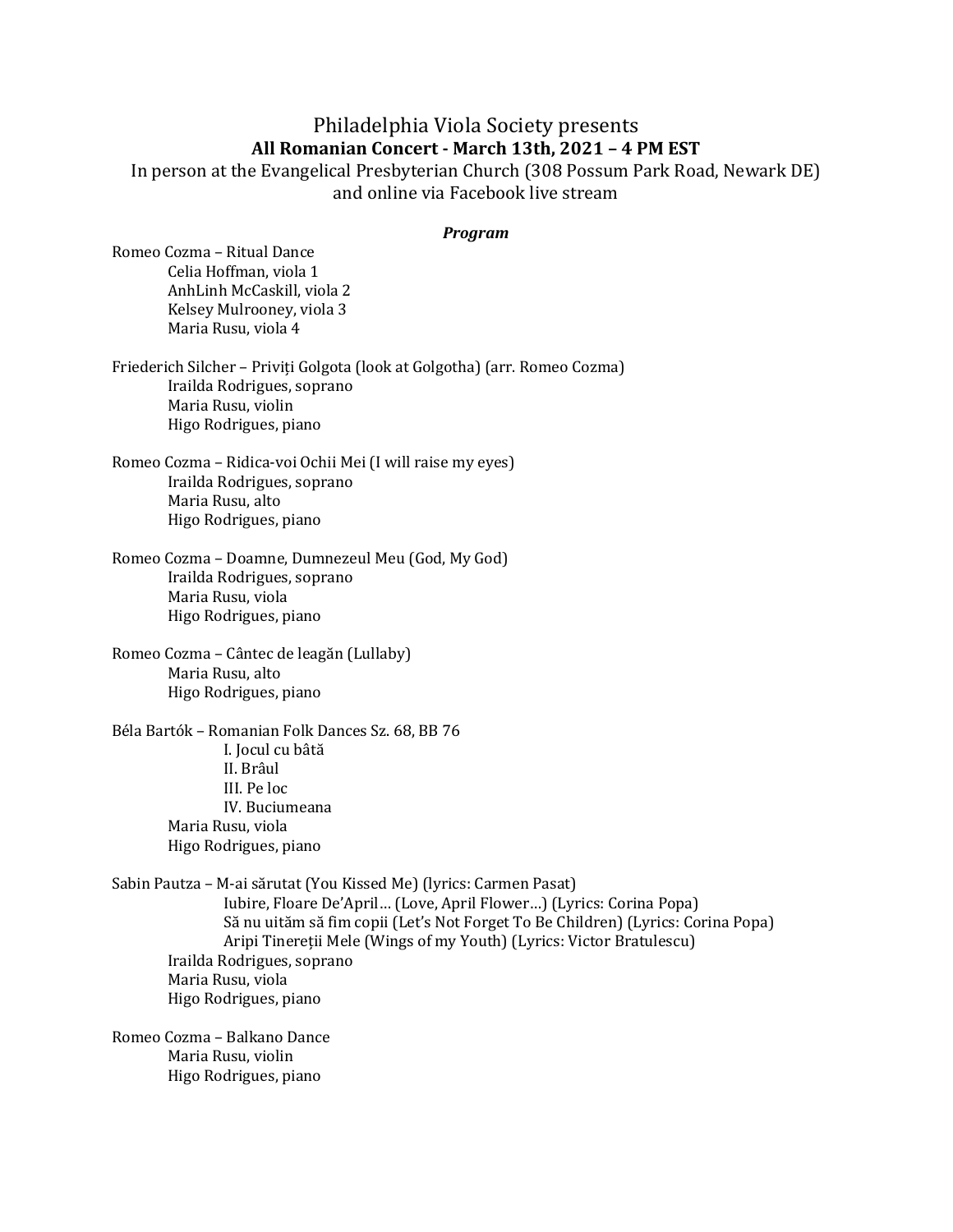**Romeo Cozma** – pianist, composer, conductor, arranger, professor

Born on November 13th 1955 in Bucharest, Romeo Cozma took his first steps towards a career in music by studying piano at "Octav" Bancila" College of Art in Iasi. Then he attended the courses at the Department of Composition of the "George Enescu" University of Arts in Iasi, where he majored in musical education and composition. His professors were some of the renowned Romanian composers, such as Vasile Spatarelu, Anton Zeman, Sabin Pautza, which had an important influence on his career.

His love for jazz music dates from the collage years, when he developed a deep admiration for Chick Corea and Herbie Hancock. He then continues to dedicate himself to jazz, although his works encompass different musical genres and styles from vocalsymphonic, choir and chamber music, to electronic, jazz and pop music.



Throughout the years, Romeo Cozma has revealed himself as a remarkable piano and keyboard player and as a band leader. His presence on different stages in Romania and abroad (the Republic of Moldova, Germany, France, the United States, Austria, Italy, Belgium, Sweden etc.) was refreshing, surprising his audience with different formulas from piano solo to combo and big band (starting with his own band "Studio" set up in 1980) and as solo piano player with symphonic orchestras. Romeo Cozma is also the first Romanian musician to receive the title of Doctor of Musical Arts in jazz music (2004).

Besides his distinguished compositional and performer skills, Romeo Cozma has a special gift for teaching young students. That is why he initiated and still coordinates the class of jazz and pop music at "George Enescu" University of Arts in Iasi. He is also the founder and coordinator of "Richard Oschanitzky" Music Club, where students from all the universities in Iasi can come and develop their abilities to sing or play an instrument.

Accomplished musician, Romeo Cozma is currently a professor at the University of Arts in Iasi, his talent and creativity making him a representative figure in the musical world of this town.

**Sabin Pautza** has been widely recognized as a conductor, composer and teacher in his native Romania and in Europe (International Who's Who in Music and Musicians, Cambridge, England).

He received his Master of Fine Arts in Music from the Bucharest Academy of Music in 1965 and studied composition at the Accademia Musicale Chigiana, Siena, Italy with Franco Donatoni. Among the awards he has received are the George Enesco Prize from the Romanian Academy, First Prize from the Composers Union, Bucharest, and the



Honorable Mention at the International Composition Contest in Salt Lake City. Most recently, Mr. Pautza received Honorable Mention at the Nissim National Composition Contest for his "Sinfonia Sacra," commissioned by the Choral Art Society of New Jersey. He also won First Prize in the Martin Luther King, Ir. Composition Contest in January 1995 for his composition "Chimes."